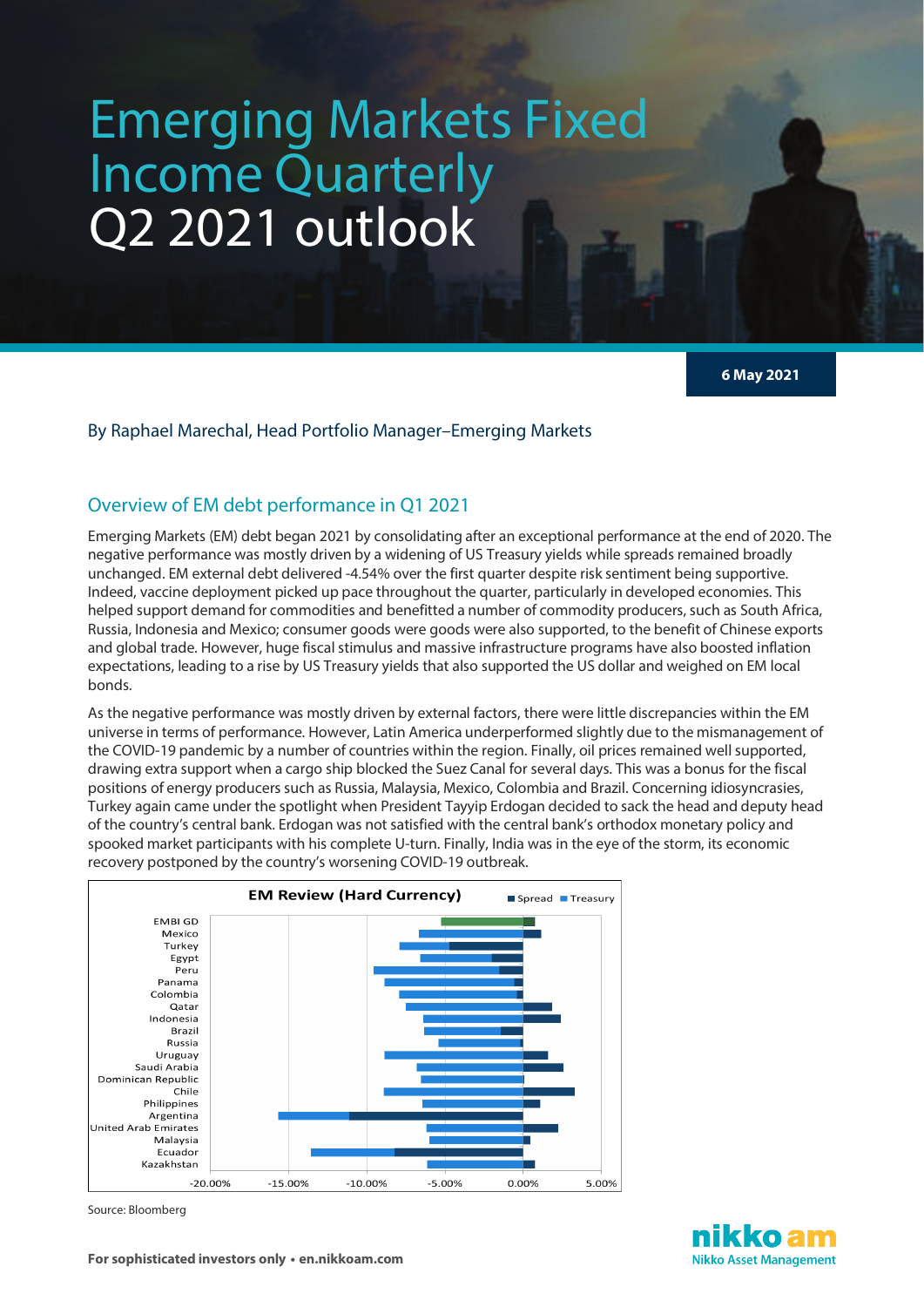

EM local debt performance was -6.68% over the quarter as higher EM rates detracted to performance and EM currencies faced a very strong US dollar.



Source: Bloomberg

# Outlook for Q2 2021

The Federal Reserve is likely to remain highly accommodative, with its price stability and employment metrics still a long way from target. Consequently, we believe that the reflation theme will continue to be the dominant factor in the coming weeks, although it is likely to become less US centric and eventually trickle down to EM economies. Some EM countries (e.g. Brazil, Turkey, Russia and China) have anticipated this external stimulus and have already started to normalise their monetary policies by removing some of the liquidity created at the peak of the COVID-19 pandemic. This should increase real rates in the EM space, and combined with healthy current accounts positions, restore the attractiveness of EM currencies relative to their developed peers. We already see EM funds flows coming back into fixed income and "buying the dip" after the consolidation in Q1.

## Risks to the outlook

For many emerging economies, vaccines may not be available until late in the year. As such, their economic recovery may remain subdued and intermittent as many emerging economies continue to battle fresh waves of infections. This could be decisive for many countries that are dependent on human mobility, either directly through tourism, or indirectly through the demand generated for energy commodities. Hence, while we remain optimistic of a recovery, we expect some delays and setbacks along the way.

Geopolitical tensions persist and they can often erupt without warning. Relations between China and the US remain tense despite a change in US presidency. Iran appears keen to hasten its nuclear program and thus potentially threaten the geopolitical stability in the Middle East. Russia also seems intent on antagonizing its democratic rivals; it is like to face additional sanctions due to its involvement in the conflict in eastern Ukraine.

Finally, the risk of social tensions could be exacerbated by rising inflation in emerging markets. We all remember how food inflation helped trigger the Arab Spring of December 2010 and government social programs will be key to prevent a repeat of such an extreme scenario.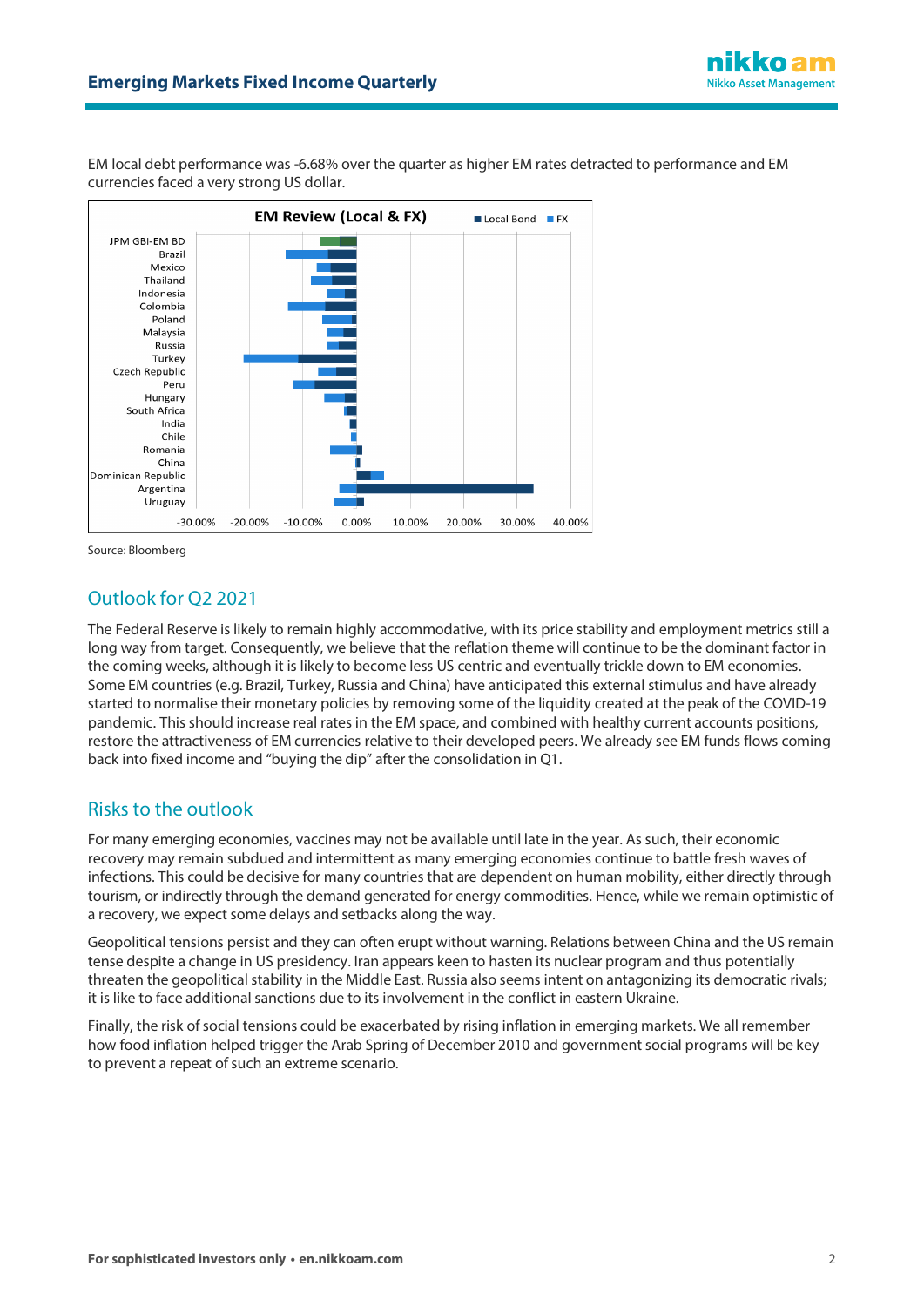#### Important Information

This document is prepared by Nikko Asset Management Co., Ltd. and/or its affiliates (Nikko AM) and is for distribution only under such circumstances as may be permitted by applicable laws. This document does not constitute personal investment advice or a personal recommendation and it does not consider in any way the objectives, financial situation or needs of any recipients. All recipients are recommended to consult with their independent tax, financial and legal advisers prior to any investment. This document is for information purposes only and is not intended to be an offer, or a solicitation of an offer, to buy or sell any investments or participate in any trading strategy. Moreover, the information in this document will not affect Nikko AM's investment strategy in any way. The information and opinions in this document have been derived from or reached from sources believed in good faith to be reliable but have not been independently verified. Nikko AM makes no guarantee, representation or warranty, express or implied, and accepts no responsibility or liability for the accuracy or completeness of this document. No reliance should be placed on any assumptions, forecasts, projections, estimates or prospects contained within this document. This document should not be regarded by recipients as a substitute for the exercise of their own judgment. Opinions stated in this document may change without notice. In any investment, past performance is neither an indication nor guarantee of future performance and a loss of capital may occur. Estimates of future performance are based on assumptions that may not be realised. Investors should be able to withstand the loss of any principal investment. The mention of individual securities, sectors, regions or countries within this document does not imply a recommendation to buy or sell. Nikko AM accepts no liability whatsoever for any loss or damage of any kind arising out of the use of all or any part of this document, provided that nothing herein excludes or restricts any liability of Nikko AM under applicable regulatory rules or requirements. All information contained in this document is solely for the attention and use of the intended recipients. Any use beyond that intended by Nikko AM is strictly prohibited.

Japan: The information contained in this document pertaining specifically to the investment products is not directed at persons in Japan nor is it intended for distribution to persons in Japan. Registration Number: Director of the Kanto Local Finance Bureau (Financial Instruments firms) No. 368 Member Associations: The Investment Trusts Association, Japan/Japan Investment Advisers Association.

United Kingdom and rest of Europe: This document is communicated by Nikko Asset Management Europe Ltd, which is authorised and regulated in the United Kingdom by the Financial Conduct Authority (the FCA) (FRN 122084). This document constitutes a financial promotion for the purposes of the Financial Services and Markets Act 2000 (as amended) (FSMA) and the rules of the FCA in the United Kingdom, and is directed at professional clients as defined in the FCA Handbook of Rules and Guidance.

United States: This document may not be duplicated, quoted, discussed or otherwise shared without prior consent. Any offering or distribution of a Fund in the United States may only be conducted via a licensed and registered broker-dealer or a duly qualified entity. Nikko Asset Management Americas, Inc. is a United States Registered Investment Adviser.

Singapore: This document is for information to institutional investors as defined in the Securities and Futures Act (Chapter 289), and intermediaries only. Nikko Asset Management Asia Limited (Co. Reg. No. 198202562H) is regulated by the Monetary Authority of Singapore.

Hong Kong: This document is for information to professional investors as defined in the Securities and Futures Ordinance, and intermediaries only. The contents of this document have not been reviewed by the Securities and Futures Commission or any regulatory authority in Hong Kong. The fund is not authorised by the Securities and Futures Commission and therefore it is not available to Hong Kong retail investors. Nikko Asset Management Hong Kong Limited is a licensed corporation in Hong Kong.

New Zealand: This document is issued in New Zealand by Nikko Asset Management New Zealand Limited (Company No. 606057, FSP22562). It is for the use of wholesale clients, researchers, licensed financial advisers and their authorised representatives only.

Kingdom of Bahrain: The document has not been approved by the Central Bank of Bahrain which takes no responsibility for its contents. No offer to the public to purchase the Strategy will be made in the Kingdom of Bahrain and this document is intended to be read by the addressee only and must not be passed to, issued to, or shown to the public generally.

Kuwait: This document is not for general circulation to the public in Kuwait. The Strategy has not been licensed for offering in Kuwait by the Kuwaiti Capital Markets Authority or any other relevant Kuwaiti government agency. The offering of the Strategy in Kuwait on the basis a private placement or public offering is, therefore, restricted in accordance with Decree Law No. 7 of 2010 and the bylaws thereto (as amended). No private or public offering of the Strategy is being made in Kuwait, and no agreement relating to the sale of the Strategy will be concluded in Kuwait. No marketing or solicitation or inducement activities are being used to offer or market the Strategy in Kuwait.

Kingdom of Saudi Arabia: This document is communicated by Nikko Asset Management Europe Ltd (Nikko AME), which is authorised and regulated by the Financial Services and Markets Act 2000 (as amended) (FSMA) and the rules of the Financial Conduct Authority (the FCA) in the United Kingdom (the FCA Rules). This document should not be reproduced, redistributed, or sent directly or indirectly to any other party or published in full or in part for any purpose whatsoever without a prior written permission from Nikko AME. This document does not constitute investment advice or a personal recommendation and does not consider in any way the suitability or appropriateness of the subject matter for the individual circumstances of any recipient. In providing a person with this document, Nikko AME is not treating that person as a client for the purposes of the FCA Rules other than those relating to financial promotion and that person will not therefore benefit from any protections that would be available to such clients. Nikko AME and its associates and/or its or their officers, directors or employees may have or have had positions or material interests, may at any time make purchases and/or sales as principal or agent, may provide or have provided corporate finance services to issuers or may provide or have provided significant advice or investment services in any investments referred to in this document or in related investments. Relevant confidential information, if any, known within any company in the Nikko AM group or Sumitomo Mitsui Trust Holdings group and not available to Nikko AME because of regulations or internal procedure is not reflected in this document. The investments mentioned in this document may not be eligible for sale in some states or countries, and they may not be suitable for all types of investors.

Oman: The information contained in this document nether constitutes a public offer of securities in the Sultanate of Oman as contemplated by the Commercial companies law of Oman (Royal decree 4/74) or the Capital Markets Law of Oman (Royal Decree80/98, nor does it constitute an offer to sell, or the solicitation of any offer to buy non-Omani securities in the Sultanate of Oman as contemplated by Article 139 of the Executive Regulations to the Capital Market law (issued by Decision No. 1/2009). This document is not intended to lead to the conclusion of any contract of whatsoever nature within the territory of the Sultanate of Oman.

Qatar (excluding QFC): The Strategies are only being offered to a limited number of investors who are willing and able to conduct an independent investigation of the risks involved in an investment in such Strategies. The document does not constitute an offer to the public and should not be